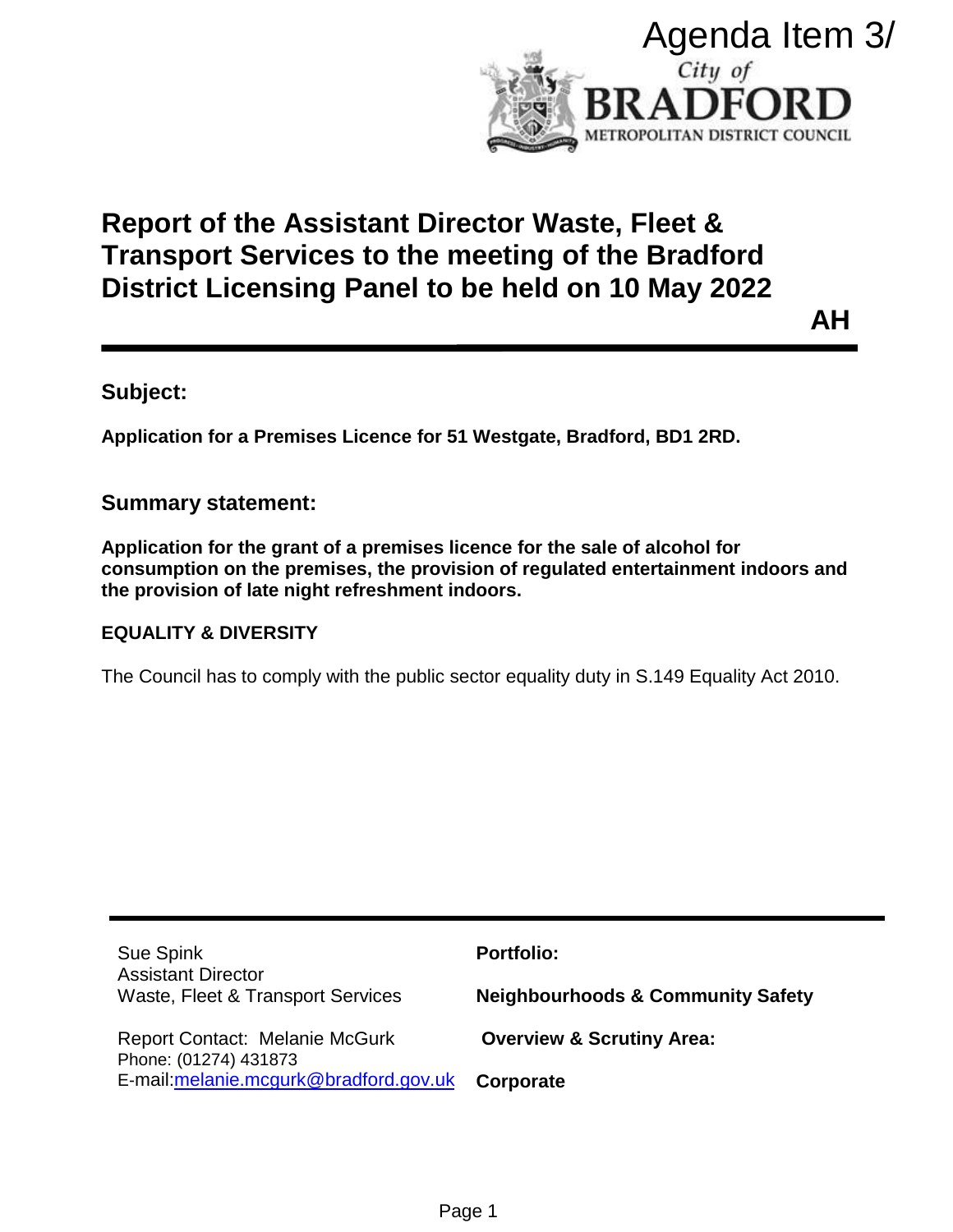#### **1. SUMMARY**

The application is for the grant of a premises licence for the sale of alcohol for consumption on the premises, the provision of regulated entertainment indoors and the provision of late night refreshment indoors.

## **2. BACKGROUND**

#### **2.1 The applicant**

Mr Ozan Aso. A copy of the application is included at Appendix 1.

#### **2.2 The Premises**

51 Westgate, Bradford, BD1 2RD.

## **2.3 Proposed Designated Premises Supervisor**

Mr Ozan Aso.

#### **2.4 Application**

The application is for the grant of a Premises Licence. The operating schedule describes the following as the relevant licensable activities applied for:

- Sale of alcohol
- Provision of regulated entertainment (performance of live music)
- Provision of late night refreshment

Hours of licensable activities:

Sale of alcohol and provision of late night refreshment (from 23.00)

Monday to Sunday: 14.00 to 04.00

Performance of live music

Monday to Sunday: 14.00 to 03.00

## **2.5 Steps proposed by the applicant to address the Licensing Objectives**

a) Prevention of crime and disorder will be achieved by:

None.

b) Public safety will be achieved by: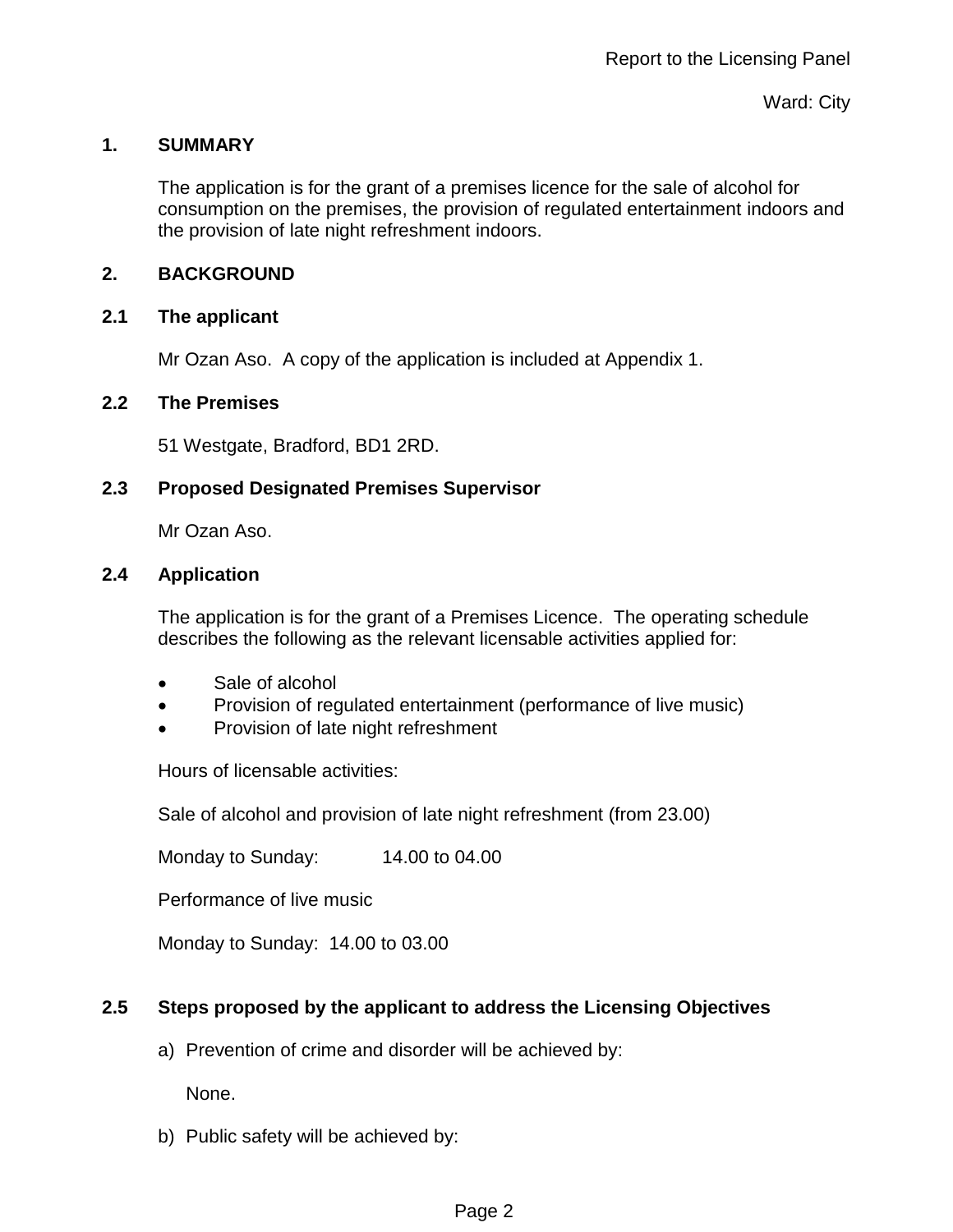None.

c) Prevention of public nuisance will be achieved by;

None.

d) Protection of children from harm will be achieved by;

None.

e) General – all four licensing objectives

None.

## **2.6 Relevant Representations Received**

## **Responsible Authorities**

A representation has been received from West Yorkshire Police who have been unsuccessful in their attempts to contact the applicant to obtain further information regarding the application.

The Police advise that the premises have been well known to them for a number of years. Incidents involving violence, drugs and concerns for the welfare of children are documented at the premises. Recent crimes include a large scale cannabis set up, a breach of covid restrictions and a male stating that he was assaulted at the premises.

Police enquiries with colleagues at Bradford Council show that a call was received from a gentleman identifying himself as Ozan Aso in May 2020, in relation to business grants, stating that he was the owner of the property and had been since June 2019.

In order to address the prevention of crime and disorder and the protection of children from harm objectives, West Yorkshire Police seek refusal of the application.

The representation is attached at Appendix 2.

## **Individual, Body or Business**

Three letters of representation and a petition have been received which raise concerns of noise nuisance from entertainment and from patrons loitering outside the premises. Residents also have concerns regarding anti-social behaviour, criminal activity and litter problems.

The representations are attached at Appendix 3.

# **3. OTHER CONSIDERATIONS**

## **Legal Appraisal**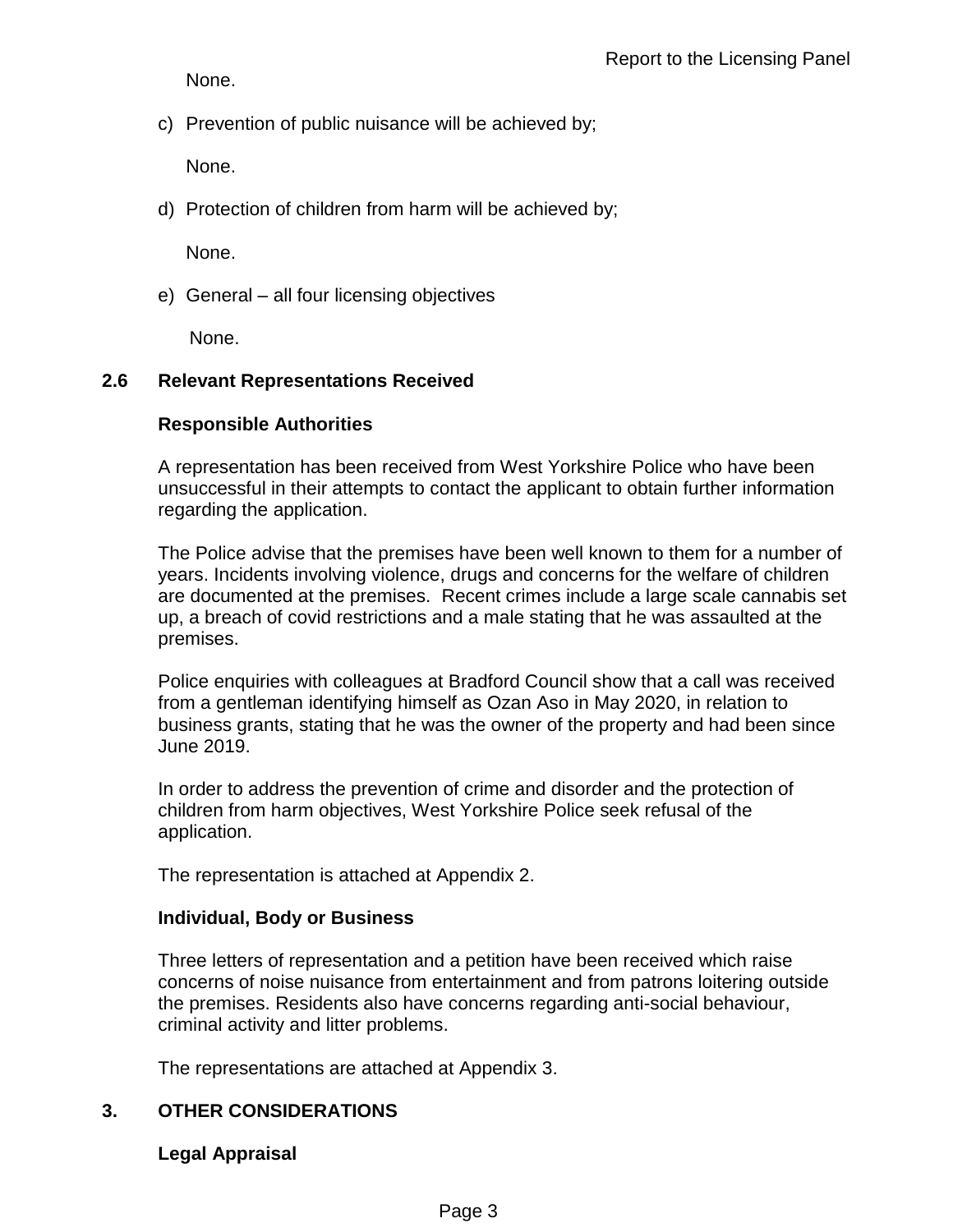- **3.1** The Licensing Act 2003 requires the Council to carry out its various licensing functions so as to promote the following four licensing objectives:
	- a) the prevention of crime and disorder
	- b) public safety
	- c) the prevention of public nuisance
	- d) the protection of children from harm
- **3.2** The Council must also have regard to the guidance issued by the Home Office under Section 182 of the Licensing Act 2003. Regard must also be taken of the Council's statement of Licensing Policy for the District.
- **3.3** Where it is decided it is necessary to depart from the statutory guidance or the Licensing Policy on the merits of a particular case; then special reasons justifying this must be given that can be sustained.
- **3.4** Only "relevant representations" can be taken into account. In order to be "relevant" a representation must fairly relate to achieving a licensing objective. If it does not, it must be discounted.
- **3.5** Any licensing conditions that Members may propose attaching must also relate to achieving one of the licensing objectives; be tailored to the actual premises and style of licensable activity; must be reasonably achievable by the applicant and in his/her control.

#### **Statement of Policy Issues**

- **3.6** The following parts of the Licensing Policy are of particular importance; Part 4 (prevention of crime and disorder), Part 6 (prevention of public nuisance) and Part 7 (protection of children from harm).
- **3.7** The Annexes to the Policy sets out various types of model condition that could be considered.

## **4. FINANCIAL & RESOURCE APPRAISAL**

There are no apparent finance or resource implications.

#### **5. RISK MANAGEMENT AND GOVERNANCE ISSUES**

There are no apparent risk management and governance implications.

#### **6. LEGAL APPRAISAL**

Referred to in part 3 of this report.

#### **7. OTHER IMPLICATIONS**

**7.1 SUSTAINABILITY IMPLICATIONS**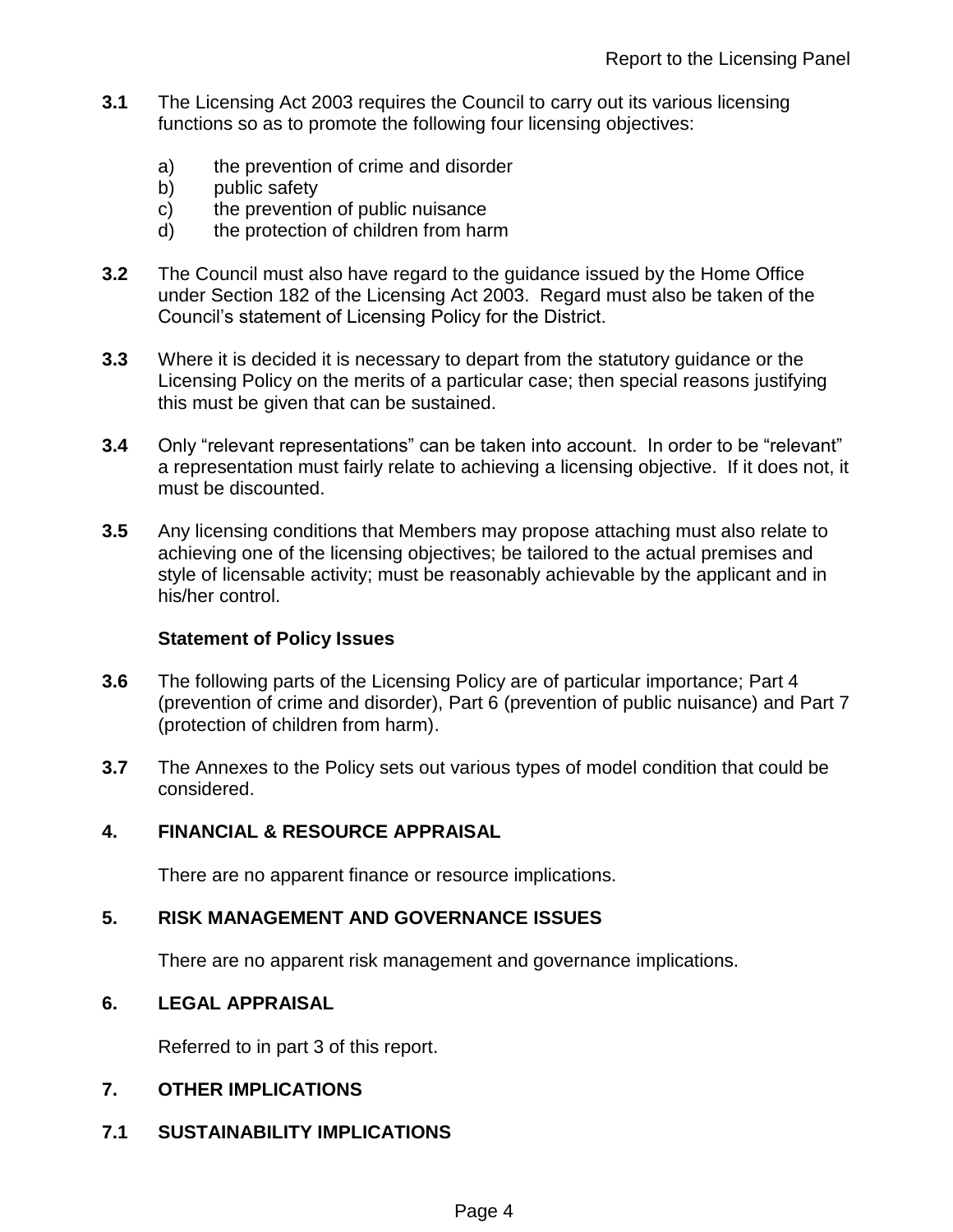There are no apparent sustainability implications.

## **7.2 GREENHOUSE GAS EMISSIONS IMPACTS**

There are no apparent implications.

## **7.3 COMMUNITY SAFETY IMPLICATIONS**

When determining the application the Licensing Authority is required to pay due regard to the licensing objectives referred to in 3.1 of this report.

## **7.4 HUMAN RIGHTS ACT**

The following rights are applicable:

Article 1 First Protocol to the Convention – Right to peaceful enjoyment of possessions subject to the state's right to control the use of property in accordance with the general interest. The Council's powers set out in the recommendations fall within the states right. A fair balance must be struck between public safety and the applicant's rights.

Article 6 – A procedural right to a fair hearing. As refusal of the application is an option, adherence to the Panels' usual procedure of affording a hearing to the applicant is very important. The applicant should also be able to examine the requirements of the fire authority. If the decision is to refuse then reasons should be given.

## **7.5 TRADE UNION**

Not applicable.

#### **7.6 WARD IMPLICATIONS**

Ward Councillors have been notified of receipt of the application.

# **7.7 IMPLICATIONS FOR CHILDREN AND YOUNG PEOPLE**

There are no apparent implications.

## **7.8 ISSUES ARISING FROM PRIVACY IMPACT ASSESMENT**

There are no apparent implications.

## **8. NOT FOR PUBLICATION DOCUMENTS**

None.

## **9. OPTIONS**

**9.1** Members may: